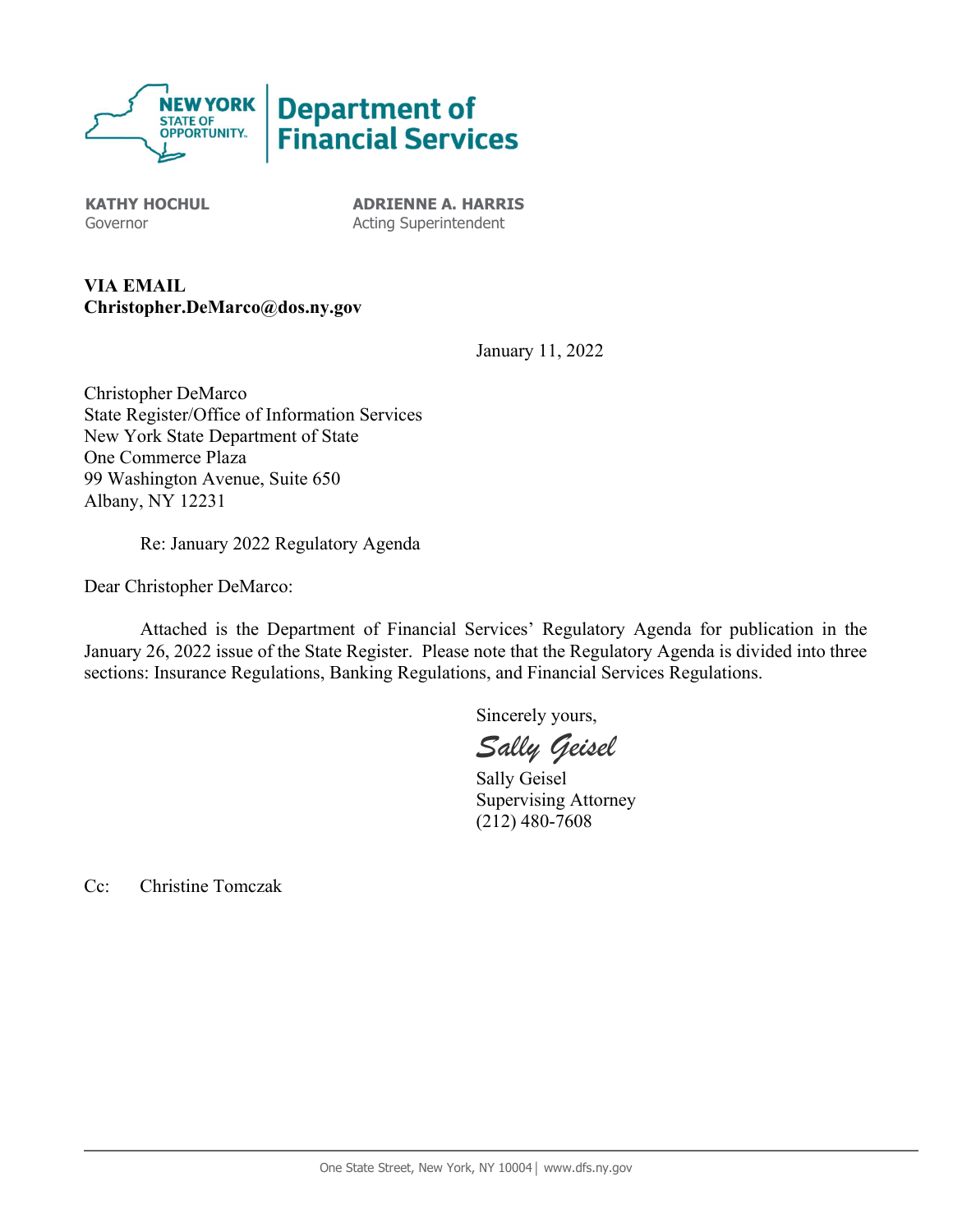## NEW YORK STATE DEPARTMENT OF FINANCIAL SERVICES REGULATORY AGENDA

 Pursuant to State Administrative Procedure Act ("SAPA") Section 202-d, the following Regulatory Agenda is a list of the regulatory additions and amendments to Titles 3, 11, and 23 of the NYCRR that the New York State Department of Financial Services ("Department") is presently considering proposing during 2022. Some of these items were previously published in the January 2021 Regulatory Agenda. Items that have already been published in the State Register as "proposed" actions are not included on the list. The Department's regulatory plans are subject to change, and the Department reserves the right to add to, delete from, or modify items in the Regulatory Agenda without further notice.

 This notice also is intended to provide small businesses, local governments, and public and private interests in rural areas with the opportunity to participate in the rule making process, as required by Sections 202-b and 202-bb of SAPA.

## I. Insurance Regulations

 For inquiries about a specific item, please contact the person identified for that item. For general inquiries about the Insurance Regulations included in this Regulatory Agenda, or to obtain copies of current Insurance Regulations, please contact:

 Sally Geisel Supervising Attorney New York State Department of Financial Services One State Street New York, NY 10004 (212) 480-7608 Sally.Geisel@dfs.ny.gov

You may instead obtain the current Insurance Regulations directly from Thomson Reuters Westlaw.

1. Summary description of proposal: Addition of a new subpart 65-6 to 11 NYCRR (Insurance Regulation 65-F), amendment to 11 NYCRR 65 (Regulations Implementing the Comprehensive Motor Vehicle Insurance Reparations Act) (Insurance Regulation 68), and amendment to 11 NYCRR 68 (Charges for Professional Health Services) (Insurance Regulation 83) to implement an alternative dispute resolution process for disputes involving claims of independent livery drivers that are processed pursuant to preauthorization procedures and medical treatment guidelines set forth in 12 NYCRR 324 and applicable provisions of Article 2 of the Workers' Compensation Law. Agency contact: Camielle A. Barclay, Associate Attorney, Office of General Counsel, New York State Department of Financial Services, One State Street, New York, NY 10004; (212) 480-5299; Camielle.Barclay@dfs.ny.gov.

2. Summary description of proposal: Amendment to 11 NYCRR 68 (Charges to Professional Health Services) (Insurance Regulation 83) to update the fee schedule rules applicable to no-fault in light of amendments to Workers' Compensation Board's fee schedules. Agency contact: Camielle Barclay, Associate Attorney, Office of General Counsel, New York State Department of Financial Services, One State Street, New York, NY 10004; (212) 480-5299; Camielle.Barclay@dfs.ny.gov.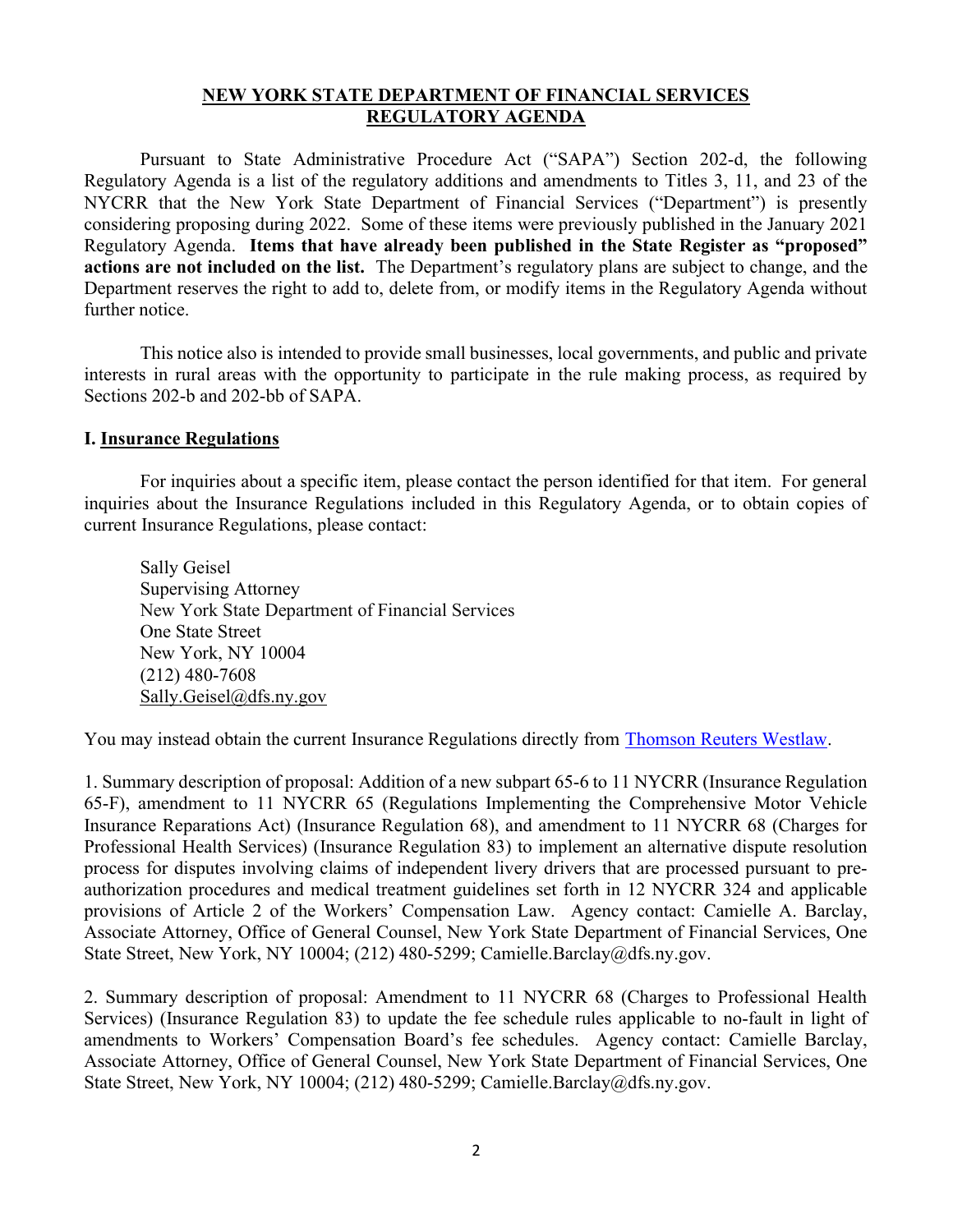3. Summary description of proposal: Amendment to 11 NYCRR 65-4 (Arbitration) (Insurance Regulation 68-D) to amend rules related to both the manner in which the first party motor vehicle insurance arbitration programs are administered and the manner in which the costs of these programs are assessed to the insurance industry. Agency contact: Camielle Barclay, Associate Attorney, Office of General Counsel, New York State Department of Financial Services, One State Street, New York, NY 10004; (212) 480- 5299; Camielle.Barclay@dfs.ny.gov.

4. Summary description of proposal: Amendment to 11 NYCRR 65-2 (Rights and Liabilities of Self-Insurers) (Insurance Regulation 68-B), 11 NYCRR 65-3 (Claims for Personal Injury Protection Benefits) (Insurance Regulation 68-C), 11 NYCRR 65-4 (Arbitration) (Insurance Regulation 68-D), the New York Motor Vehicle No-Fault Insurance Law Assignment of Benefits Form, the NYS Form NF-3, and the NYS Form NF-10 to prescribe that an insurer may void the assignability of all rights, privileges, and remedies to a health care provider (other than a hospital) from an eligible injured person through an executed assignment of benefits form if the insurer denies a claim because the eligible injured person failed to appear for a medical examination or examination under oath at the insurer's request. Agency contact: Camielle A. Barclay, Associate Attorney, Office of General Counsel, New York State Department of Financial Services, One State Street, New York, NY 10004; (212) 480-5299; Camielle.Barclay@dfs.ny.gov.

5. Summary description of proposal: Amendment to 11 NYCRR 67 (Mandatory Underwriting Inspection Requirements for Private Passenger Autos) (Insurance Regulation 79) regarding automobile photo inspections. Agency contact: Camielle Barclay, Associate Attorney, Office of General Counsel, New York State Department of Financial Services, One State Street, New York, NY 10004; (212) 480-5299; Camielle.Barclay@dfs.ny.gov.

6. Summary description of proposal: Amendment to 11 NYCRR 60-1 (Minimum Provisions for Automobile Liability Insurance Policies) (Insurance Regulation 35-A) to amend subdivision (c) of 11 NYCRR 60-1.1 to fix an incorrect grammatical construction caused by the formatting of the subdivision. The current format may lead a reader to limit the application of subparagraphs  $(i) - (iii)$  to subdivision (c)(3) only, when in fact the subparagraphs apply also to paragraphs (2) and (3) of subdivision (c). Agency contact: Joana Lucashuk, Deputy General Counsel for Insurance, Office of General Counsel, New York State Department of Financial Services, One State Street, New York, NY 10004; (212) 480- 2125; Joana.Lucashuk@dfs.ny.gov.

7. Summary description of proposal: Amendment to 11 NYCRR 80-1 (Holding Companies) (Insurance Regulation 52), 11 NYCRR 81 (Subsidiaries of Insurance Companies) (Insurance Regulation 53), and 11 NYCRR 82 (Enterprise Risk Management and Own Risk and Solvency Assessment; Group-Wide Supervision (Insurance Regulation 203), regarding implementation of an annual group capital calculation and liquidity stress test and continuity of essential services and functions to an insurer in receivership by affiliated entities. Agency contact: Joana Lucashuk, Deputy General Counsel for Insurance, Office of General Counsel, New York State Department of Financial Services, One State Street, New York, NY 10004; (212) 480-2125; Joana.Lucashuk@dfs.ny.gov.

8. Summary description of proposal: Amendment to 11 NYCRR 27 (Excess Line Placements Governing Standards) (Insurance Regulation 41), 11 NYCRR 60-1 (Minimum Provisions for Auto Liability Insurance Policies) (Insurance Regulation 35-A), 11 NYCRR 60-2 (Supplementary Uninsured/Underinsured Motorists Insurance) (Insurance Regulation 35-D), 11 NYCRR 60-3 (Transportation Network Companies; Minimum Provisions for Auto Liability Policies and Other Requirements) (Insurance Regulation 35-E), 11 NYCRR 65-1 (Regulations Implementing the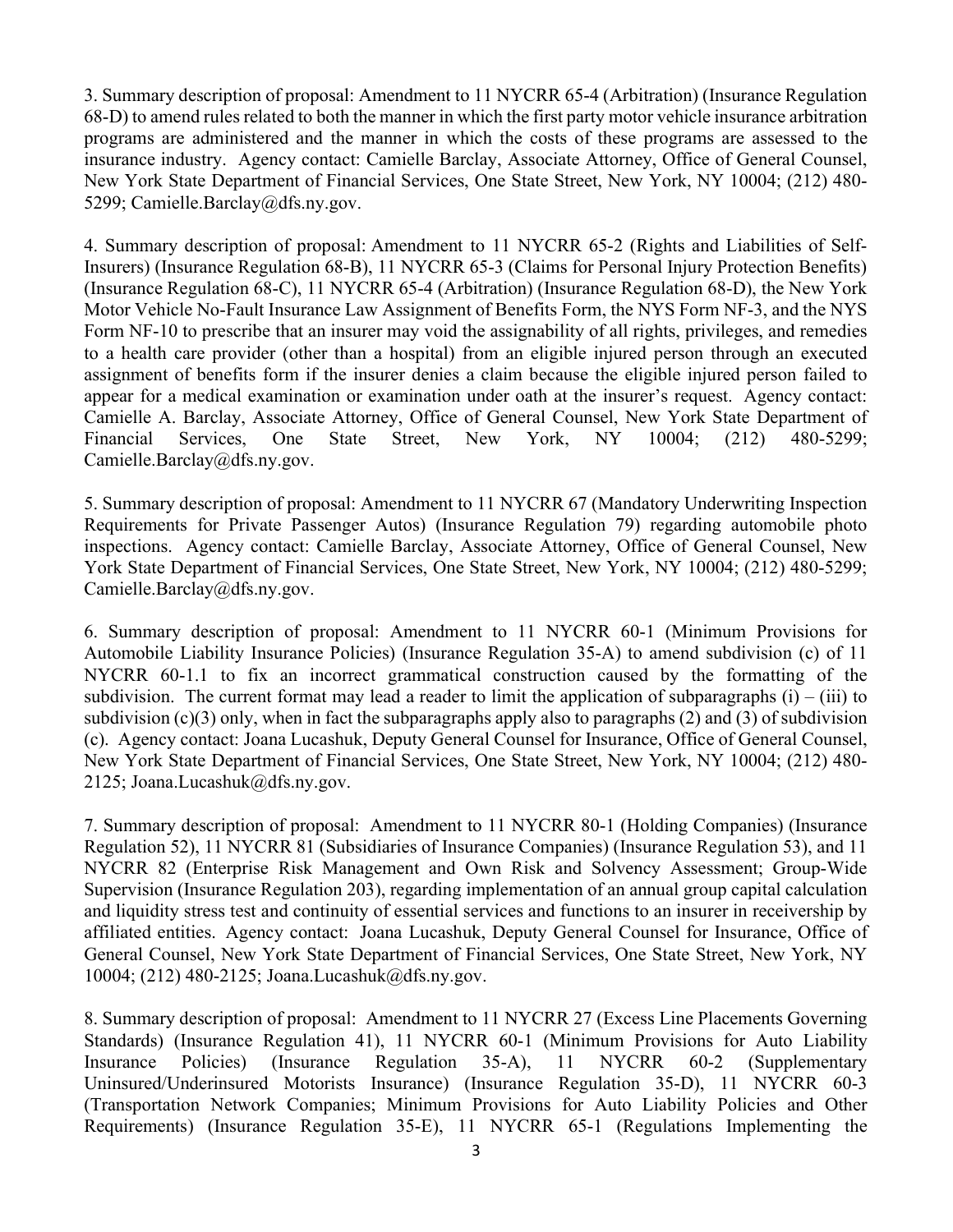Comprehensive Motor Vehicle Insurance Reparations Act – Prescribed Policy Endorsements) (Insurance Regulation 68-A), 11 NYCRR 65-3 (Regulations Implementing the Comprehensive Motor Vehicle Insurance Reparations Act – Claims for Personal Injury Protection Benefits (Insurance Regulation 68-C), 11 NYCRR 65-4 (Regulations Implementing the Comprehensive Motor Vehicle Insurance Reparations Act – Arbitration) (Insurance Regulation 68-D), 11 NYCRR 169 (Noncommercial Motor Vehicle Insurance Merit Rating Plans) (Insurance Regulation 100), and 11 NYCRR 216 (Unfair Claims Settlement Practices and Claim Cost Control Measures) (Insurance Regulation 64), implementing Chapter 795 of the Laws of 2021, pertaining to peer-to-peer car sharing programs. Agency contact: Joana Lucashuk, Deputy General Counsel for Insurance, Office of General Counsel, New York State Department of Financial Services, One State Street, New York, NY 10004; (212) 480-2125; Joana.Lucashuk@dfs.ny.gov.

9. Summary description of proposal: Amendment to 11 NYCRR 216 (Unfair Claims Settlement Practices and Claim Cost Control Measures) (Insurance Regulation 64) to update Section 216.7 to clarify certain provisions in the regulation regarding motor vehicle physical damage claims. Agency contact: Hoda Nairooz, Supervising Insurance Examiner, Property Bureau, New York State Department of Financial Services, One State Street, New York, NY 10004; (212) 480-5595; Hoda.Nairooz@dfs.ny.gov.

10. Summary description of proposal: Amendment to 11 NYCRR 111 (Statement of Actuarial Opinion and Actuarial Opinion Summary for Property/Casualty Insurers) (Insurance Regulation 207) to update the reference to the annual statement instructions published by the National Association of Insurance Commissioners that is incorporated by reference in the regulation. Agency contact: Sak-Man Luk, Supervising Casualty Actuary, Property Bureau, New York State Department of Financial Services, One State Street, New York, NY 10004; (212) 480-5135; Sak-Man.Luk@dfs.ny.gov.

11. Summary description of proposal: Amendment to 11 NYCRR 53 (Life and Annuity Cost Disclosure and Sales Illustrations) (Insurance Regulation 74) to revise and clarify the delivery, signature and certification form requirements for life insurance sales illustrations, including electronic delivery, for policies marketed with illustrations; to modify the bases used for illustrations for life insurance policies with non-guaranteed elements, including universal life; to add requirements to the disciplined current scale underlying the illustrations; and to require additional disclosures for such policies. Agency contact: Rebecca Bollam, Associate Insurance Attorney, Life Bureau, New York State Department of Financial Services, One Commerce Plaza, Albany, NY 12257; (518) 474-4552; Rebecca.Bollam@dfs.ny.gov.

12. Summary description of proposal: Amendment of 11 NYCRR 50 (Separate Accounts and Separate Account Annuities) (Insurance Regulation 47) to establish revised standards for the operation of separate accounts, contract provisions, and actuarial requirements to reflect statutory changes, recent innovations in product design, and changes in administration of separate account products. Agency contact: Peter Dumar, Chief Insurance Attorney, Life Bureau, New York State Department of Financial Services, One Commerce Plaza, Albany, NY 12257; (518) 474-4552; Peter.Dumar@dfs.ny.gov.

13. Summary description of proposal: Amendment to 11 NYCRR 103 (Principle-Based Reserving) (Insurance Regulation 213) to revise the reserve standards for certain products and update the reference to the Valuation Manual published by the National Association of Insurance Commissioners that is incorporated by reference in the regulation. Agency contact: Amanda Fenwick, Assistant Chief Life Actuary, Life Bureau, New York State Department of Financial Services, One Commerce Plaza, Albany, NY 12257; (518) 473-6576; Amanda.Fenwick@dfs.ny.gov.

14. Summary description of proposal: Addition of a new Part to 11 NYCRR (Issuance of Stop-Loss and Health Insurance Policies to Small Groups) to establish standards relating to the activities of insurers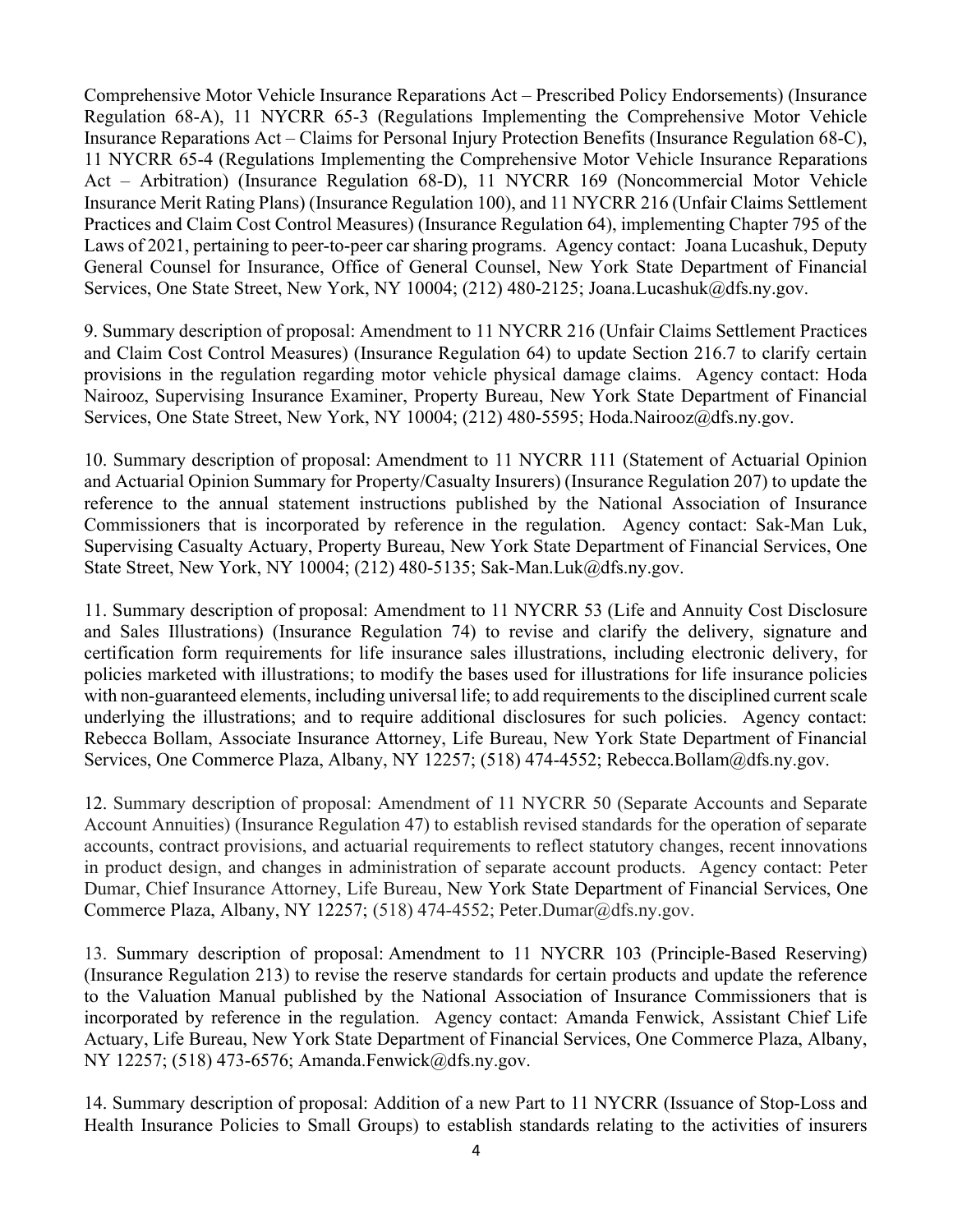issuing stop-loss and health insurance policies to small groups in order to preserve and maintain the small group health insurance market in New York. Agency contact: Jon Thayer, Associate Attorney, Health Bureau, New York State Department of Financial Services, One Commerce Plaza, Albany, NY 12257;  $(518)$  486-2970; Jon. Thayer@dfs.ny.gov.

15. Summary description of proposal: Amendment to 11 NYCRR 52 (Minimum Standards for the Form, Content and Sale of Health Insurance, Including Standards of Full and Fair Disclosure) (Insurance Regulation 62) to set forth standards relating to health insurance producer payments. Agency contact: Tobias J. Len, Assistant Chief, Health Bureau, New York State Department of Financial Services, One Commerce Plaza, Albany, NY 12257; (518) 486-2970; Tobias.Len@dfs.ny.gov.

16. Summary of description of proposal: Amendment to 11 NYCRR Part 52 (Minimum Standards for the Form, Content and Sale of Health Insurance, Including Standards of Full and Fair Disclosure) (Insurance Regulation 62) and Part 215 (Advertisements of Accident and Health Insurance) (Insurance Regulation 34) to establish minimum standards and consumer protections for accident, travel, and hospital indemnity insurance. Agency contact: Christina Fernet, Associate Attorney, Health Bureau, New York State Department of Financial Services, One Commerce Plaza, Albany, NY 12257; (518) 486-2970; Christina.Fernet@dfs.ny.gov.

17. Summary description of proposal: Amendment to 11 NYCRR 52 (Minimum Standards for the Form, Content and Sale of Health Insurance, Including Standards of Full and Fair Disclosure) (Insurance Regulation 62) and 23 NYCRR 400 (Independent Dispute Resolution for Emergency Services and Surprise Bills) to incorporate requirements from the federal No Surprises Act. Agency contact: Colleen Rumsey, Supervising Attorney, Health Bureau, New York State Department of Financial Services, One Commerce Plaza, Albany, NY 12257; (518) 486-2970; Colleen.Rumsey@dfs.ny.gov.

18. Summary description of proposal: Amendment to 11 NYCRR 86 (Reports of Suspected Insurance Frauds to Criminal Investigations Unit; Required Warning Statements) (Insurance Regulation 95) to modify certain fraud warning requirements for standard hospital, medical and dental insurance claim forms established under Insurance Law Section 3224 and 11 NYCRR 17 (Insurance Regulation 88) in order to facilitate the usage of standard claim forms developed by the Centers for Medicare and Medicaid Services and the American Dental Association. Agency contact: Kathleen Grogan, Principal Insurance Examiner, Criminal Investigations Unit, New York State Department of Financial Services, One State Street, New York, NY 10004; (212) 480-5776; Kathleen.Grogan@dfs.ny.gov.

19. Summary description of proposal: Amendment to 11 NYCRR 86 (Reports of Suspected Insurance Frauds to Criminal Investigations Unit; Required Warning Statements) (Insurance Regulation 95) to require licensees to revise fraud prevention plans to reflect any changes to the holding company, the Special Investigations Unit ("SIU") personnel or provider of SIU services, or the lines of business that affect the SIU; and to amend Section 86.6(d) to correct the date by which an annual report must be filed from January 15 to March 15, in compliance with Insurance Law Section  $409(g)$ . Agency contact: Kathleen Grogan, Principal Insurance Examiner, Criminal Investigations Unit, New York State Department of Financial Services, One State Street, New York, NY 10004; (212) 480-5776; Kathleen.Grogan@dfs.ny.gov.

## II. Banking Regulations

For inquiries about the Banking Regulations included in this Regulatory Agenda, or to obtain copies of current Banking Regulations, please contact: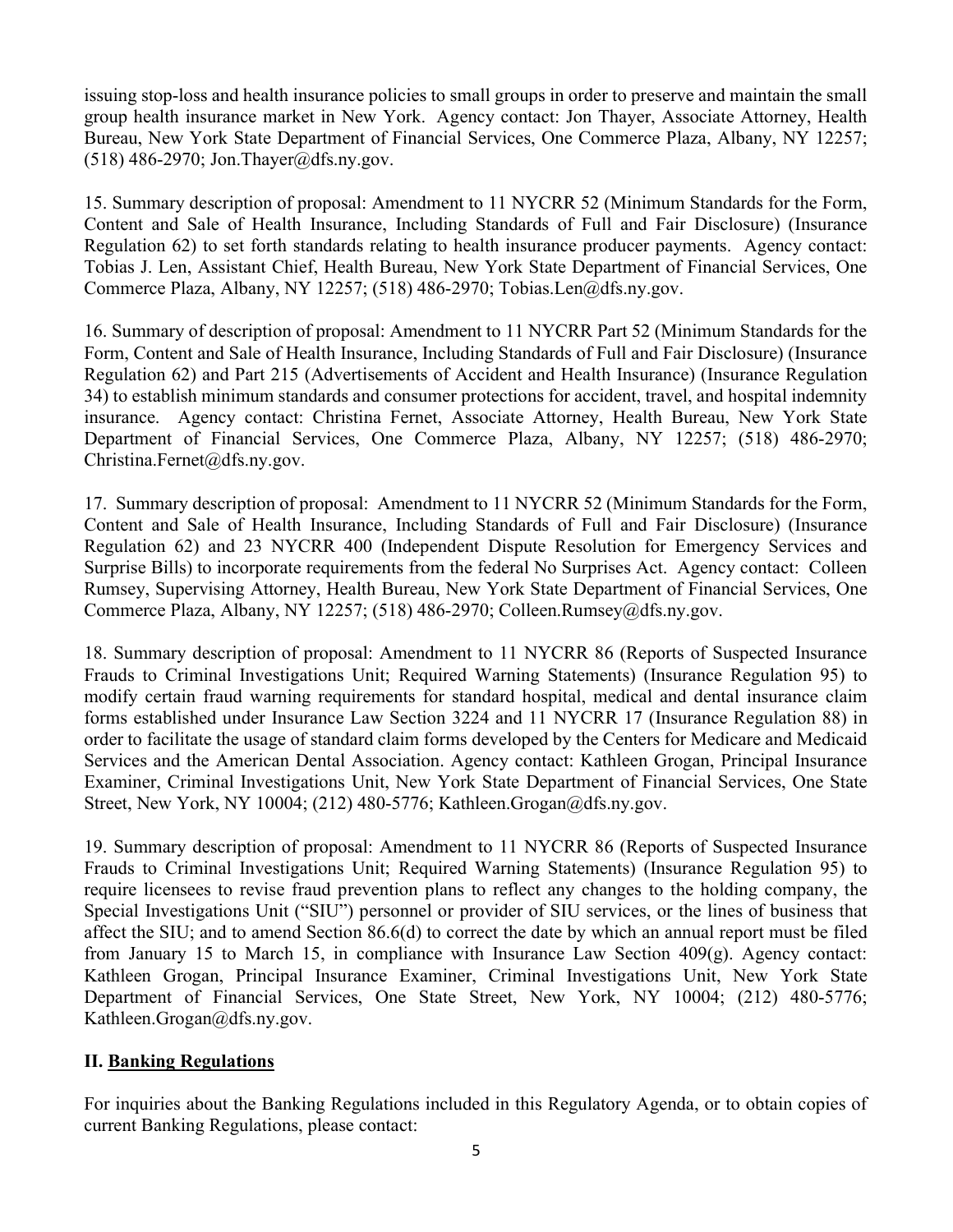Christine M. Tomczak Assistant Counsel Office of General Counsel New York State Department of Financial Services One State Street New York, NY 10004 (212) 709-1642 Christine.Tomczak@dfs.ny.gov

You may instead obtain current Banking Regulations directly from Thomson Reuters Westlaw.

1. Summary description of proposal: Amendments to Part 38 of the General Regulations of the Superintendent of 3 NYCRR (Definition of Terms; Advertising; Application and Commitment Disclosures and Procedures; Improper Conduct Under Article 12-D) to enhance advertising, disclosure and conduct rules for mortgage bankers and brokers and to incorporate applicable changes under federal laws and regulations.

2. Summary description of proposal: Amendment to Part 41 of the General Regulations of the Superintendent of 3 NYCRR (Restrictions and Limitations on High Cost Home Loans) to address threshold limits, the impact of lender paid fees, and otherwise to conform to the requirements of Section 6-l of the Banking Law.

3. Summary description of proposal: Amendment to Part 79 of the General Regulations of the Superintendent of 3 NYCRR (Reverse Mortgage Loans) to give effect to changes in foreclosure procedures enacted in the Laws of 2020, Chapter 337 and any subsequent corrective amendment to that statute.

4. Summary description of proposal: Amendment to Part 322.7 of the Superintendent's Regulations of 3 NYCRR (Definition of Well-Rated Foreign Banking Corporations) in connection with the elimination by the Federal Reserve System of the Strength of Support Assessment (SOSA) rating for all foreign banking organizations subject to the interagency program for supervising the U.S. operations of foreign banking organizations.

5. Summary description of proposal: Amendment to Part 400.2 of the Superintendent's Regulations of 3 NYCRR (Books, Records and Microfilm) to eliminate outdated regulatory requirements (i.e., maintenance of records on microfilm) in connection with check cashers books and records).

6. Summary description of proposal: Amendment to Part 401 (Licensed Lenders), Part 403 (Sales Finance Companies) and Part 405 (Premium Finance Agencies) of the Superintendent's Regulations of 3 NYCRR to include a reporting requirement for each licensee to submit to the Superintendent an independent audited annual financial statement within 90 days after the licensee's fiscal year end.

7. Summary description of proposal: Amendment to Part 403 of the Superintendent's Regulations of 3 NYCRR (Sales Finance Companies) to include a requirement for the submission of annual reports to the Superintendent and to allow the Superintendent to make requests for additional regular or special reports as deemed necessary.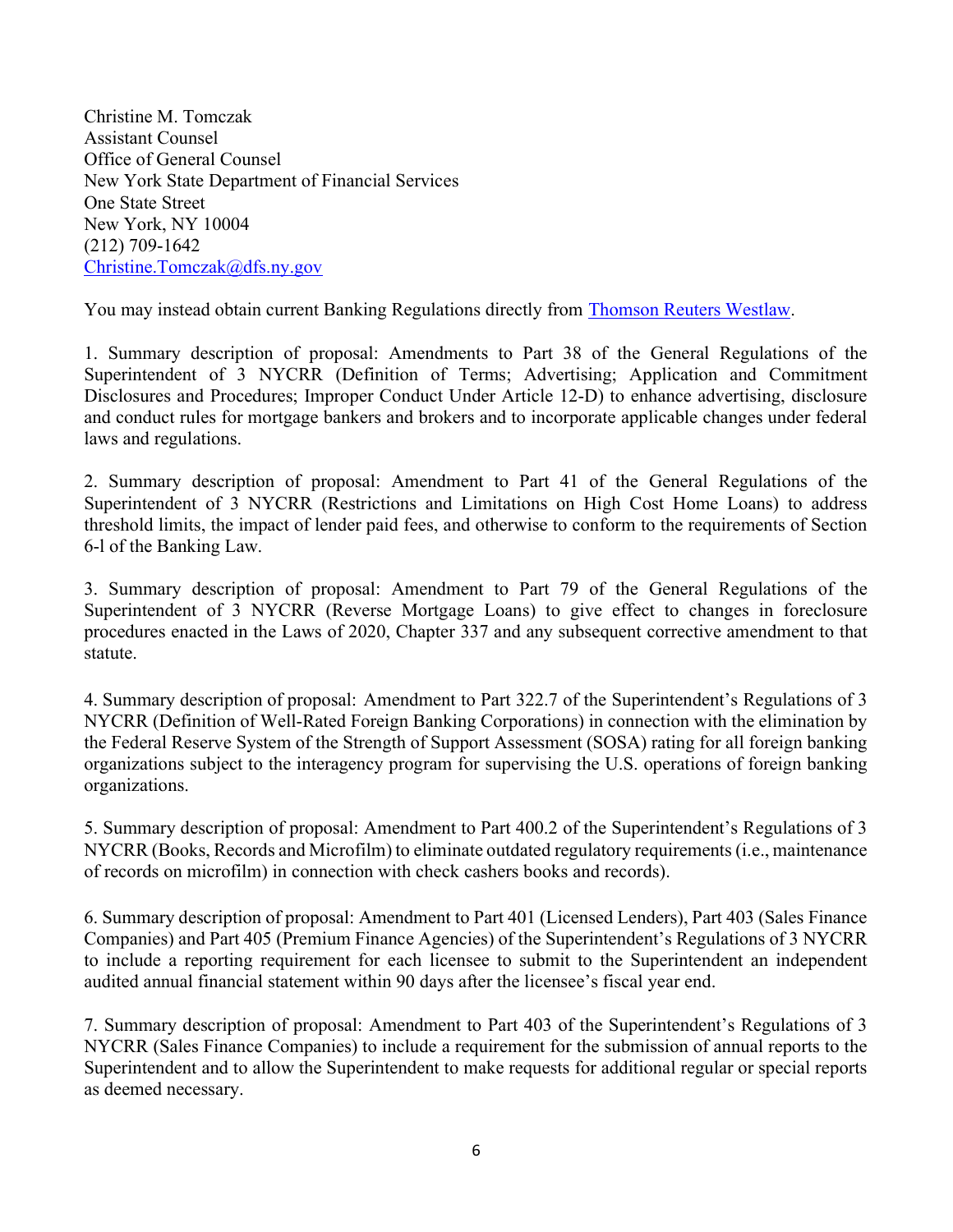8. Summary description of proposal: Amendment to Parts 410 and 413 of the Superintendent's Regulations of 3 NYCRR (Mortgage Bankers; Licensing Requirements; Mortgage Brokers: Registration Requirements; Branch Applications: Notifications: Books and Records; Annual Reports; Surety Bonds; and Consultants of Licensed Mortgage Bankers and Registered Mortgage Brokers) and (Procedures and Requirements for Mortgage Brokers to Act as FHA Mortgage Loan Correspondents); Supervisory Procedure of 3 NYCRR MB 101 (Application for a License as a Mortgage Banker), Supervisory Procedure of 3 NYCRR MB 102 (Application for Registration as a Mortgage Broker), Supervisory Procedure of 3 NYCRR MB 103 (Application for a Change in Control of a Mortgage Banker) and Supervisory Procedure of 3 NYCRR MB 104 (Application for a Change in Control of a Mortgage Broker) to eliminate certain outdated regulatory requirements and to clarify language, minimum licensing standards, and other requirements in connection with mortgage banker and mortgage broker applications.

9. Summary description of proposal: Amendment to Part 420 of the Superintendent's Regulations of 3 NYCRR Part 420 (Mortgage Loan Originators: Education Requirements) to conform to amendments made to the federal SAFE Mortgage Licensing Act, which gives qualifying out-of-state mortgage loan originators the temporary authority to operate as a mortgage loan originator in New York prior to completing all licensing requirements.

## III. Financial Services Regulations

For specific inquiries about the Financial Services Regulations included in this section of the Regulatory Agenda, or to obtain copies of the current Financial Services Regulations for which proposals are described below, please contact the person identified for that item. You may instead obtain current Financial Services Regulations directly from Thomson Reuters Westlaw.

1. Summary of description of proposal: Amendment to 23 NYCRR 400 (Independent Dispute Resolution for Emergency Services and Surprise Bills) to establish independent dispute resolution process for emergency services from a non-participating physician or hospital, including a bill for inpatient services that follows an emergency room visit. Agency contact: Emily Donovan, Associate Attorney, Health Bureau, New York State Department of Financial Services, One Commerce Plaza, Albany, NY 12257; (518) 486-2970; Emily.Donovan@dfs.ny.gov.

2. Summary of description of proposal: Amendment to 23 NYCRR 2 (Rules Governing the Procedures for Adjudicatory Proceedings Before the Department of Financial Services) to add a new section specifying that the Department of Financial Services ("Department") may conduct administrative hearings by videoconference at the Department's discretion so that parties and hearing officers do not have to be physically present at the same location during hearings, subject to a determination by the hearing officer upon a timely objection filed by the respondent or applicant that a hearing held by videoconference would either impinge upon the respondent's or applicant's due process rights, or would be fundamentally unfair or impractical, as expressed in the new section. Agency contact: Alan Lebowitz, Deputy General Counsel, Office of General Counsel, New York State Department of Financial Services, One State Street, New York, NY 10004; (212) 709-1575; Alan.Lebowitz@dfs.ny.gov.

3. Summary description of proposal: Amendment to 23 NYCRR 2 (Rules Governing the Procedures for Adjudicatory Proceedings Before the Department of Financial Services), to clarify rules governing the procedures for adjudicatory proceedings before the Department of Financial Services. Agency contact: Meredith Weill, Deputy General Counsel for Consumer Protection and Financial Enforcement, Office of General Counsel, New York State Department of Financial Services, One State Street, New York, NY 10004; (212) 480-5279; Meredith.Weill@dfs.ny.gov.